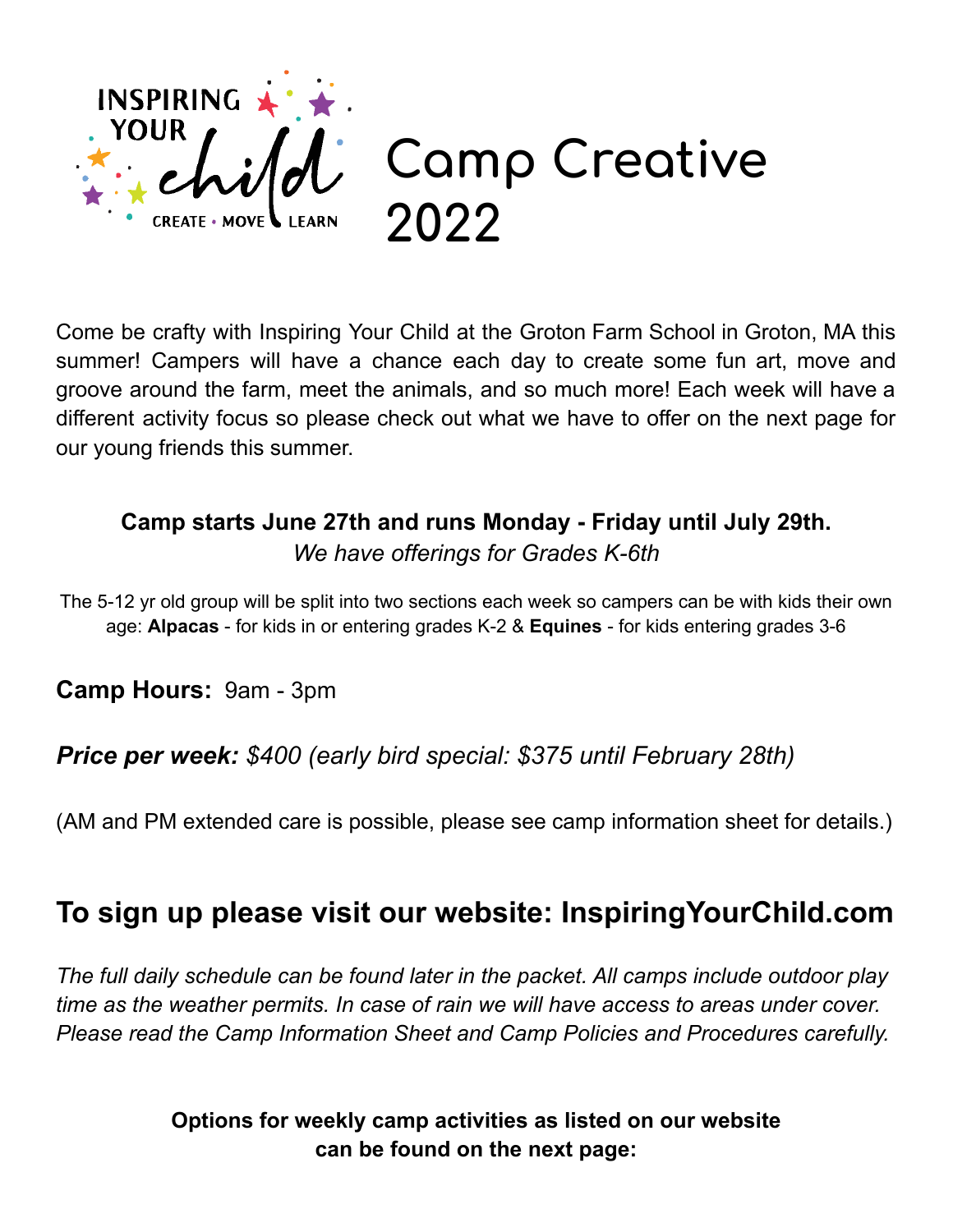## **Week One: June 27- July 1**

#### Up Up and Away

We are all STEAMed Up for this camp that will combine science and art! With air, art, and science as our muse, campers will engage in activities that have a science and art twist that relate to the air including paper airplane challenges, egg drops, paint pendulums, rocket launchers, giant marble runs and so much more. This is the perfect camp for future scientists, artists, builders, tinkers, and engineers.

## **Week Two: July 4-8**

## Christmas in July! "Oh My!"

It is never too early to celebrate the holidays. Our elves, oops! we mean campers, will create, make, and participate in a holiday themed camp where they will make gifts, play reindeer games, and enjoy a holiday themed camp in July.

## **Week Three: July 11-15**

## Creating with Clay

This camp is all about making with clay. We will make clay jewelry, pinch pot creatures, clay trays, clay animals and more. Campers will also be encouraged to use different materials to enhance their clay creations.

## **Week Four: July 18-22**

## Field Day Palooza

Hip Hip Hooray! Who doesn't love field day? We sure do! Each day of camp will be different field day events based on a theme. On the last day campers will get to vote on their favorite field day events to play on the last day. This is a great opportunity to engage in some outdoor fun on 20 acres of land.

## **Week Five: July 25-29**

## Sew Fun!

In this sew creative camp we will make a variety of items by hand and sewing machines (for advanced sewers), Projects include but are not limited to plushies, drawstring bags, glove monsters, bean bag chickens, dolls, a simple skirt, scrunchies. Campers will get to design their own creations with support from Camp Creative Staff.

## **All Weeks:** Crafting Club for Mature Campers

Is your child entering 7th to 9th grade? Send them to our Crafting Club! It will be full of fun activities on a beautiful farm. They can hang out with the animals, learn some new crafts, and work on them independently after instructions. The club will run the same hours as camp (9am-3pm). Activities included (but are not limited to): giant paper flowers, picture frame art, key chains, bracelets, friendship necklaces, shirts, sewing, and much more. Campers will also have the option to visit with animals, do farm chores, and swim in the afternoon. **Total: \$375** per week (Early Bird \$25 off until 2/28)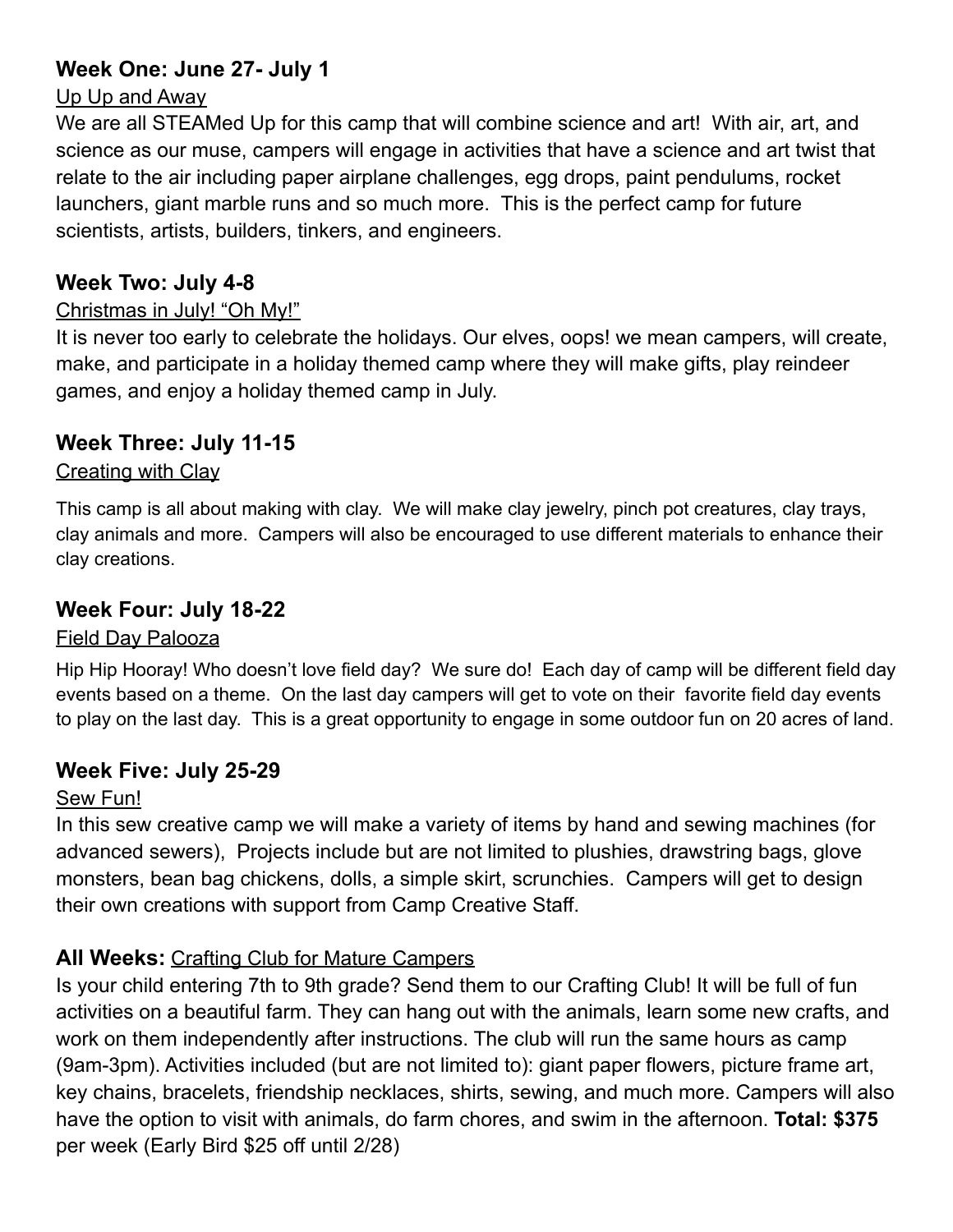## **Camp Creative 2022 Information Sheet**

#### **Contact Information:**

Julia Borger-Green: Co Director Liz Breeman: Co Director Phone: 617-501-2315 Phone: 603-714-4306 Email: inspiringthechild@gmail.com Email: IYCmissLiz@gmail.com

Shelly Sullivan: Owner Luina Greine Farm and Farm School (Please call only if emergency) Phone: 978-790-5256

**Camp Hours:** 9 am - 3 pm (Please see below for extended care options.)

#### **How to get to camp:**

The beautiful Luina Greine Farm and Farm School is located right outside of Groton center! Address: 65 Common Street, Groton, MA 01450

## **EXTENDED CARE: All Ages**

Extended care is available for those who need to drop off early or pick up later due to your work schedule or other time restrictions. Extended care is NOT an extension of camp activities. Please sign up for extended care on our website by going to our Camp Creative 2022 section of our Sign Up Here tab and selecting your days in the Camper Extended Care 2022 event.

**Extended care MUST be signed up ahead of time.** We would prefer sign up occur by the Friday before camp starts, but 24hr notice is acceptable. (We will not accept day of sign up.) If you are booking after the first day of camp then please contact a Camp Director via email or phone call to sign up instead. Morning extended care is available from 7:30am - 9:00am for a rate of \$20 per day (No drop offs before 7:30am please). Afternoon extended care is available until 5pm for \$20 per day as well. (Please see our policy for late pickups)

## **MORNING DROP OFF**

Camper drop off is to the left of the barn at 9:00am. \*\*An adult must check in with camp staff prior to leaving so we can sign your child in.\*\* The parking area is small so please help us keep drop off time short so everyone can get in. If you are running late, or your child will be absent from camp, please call and leave a message for Julia at 617-501-2315

**AM EXTENDED CARE DROP OFF:** If your camper is signed up for morning extended care, drop off is between 7:30am – 8:45am with the same rules as above.

## **AFTERNOON PICK UP**

## *Pick Up Time: 2:45-3:00 pm*

Campers will be picked up near the barn. Camp staff may only release your camper(s) to an adult who is listed on the pick up authorization section of their Camper Registration form. Please bring a photo ID with you every day to pick-up. We will not release campers to anyone not authorized on the Camper Registration form or who lacks a photo ID. It is your responsibility to inform the adults authorized to pick up that they will need to bring a photo ID with them in order to pick up your camper(s). After checking the photo ID, you must sign out your camper(s). Please see the Late Pickup Policy for details about late fees. **\*\*\***We cannot release campers into their own custody or allow them to walk home, by law. No exceptions.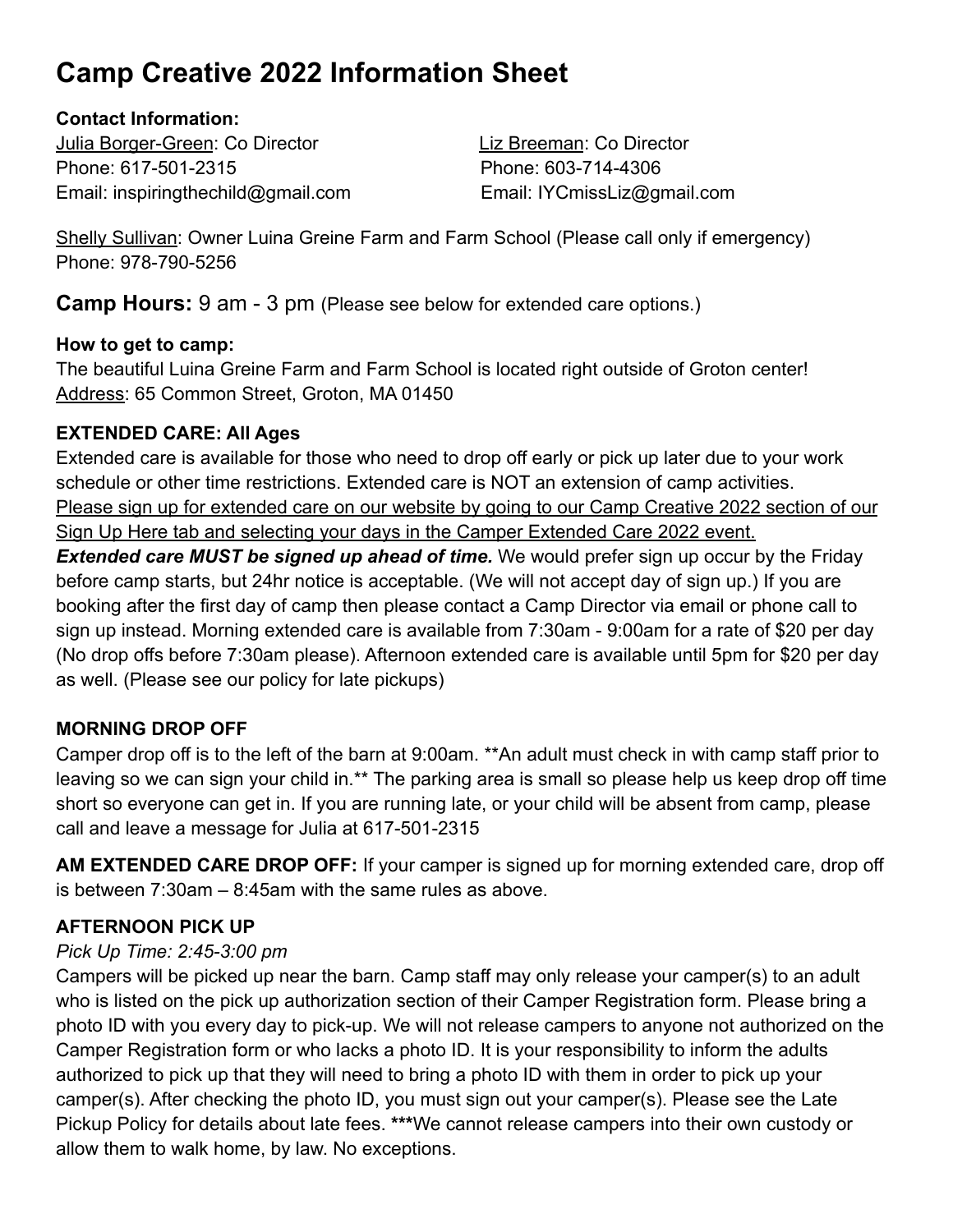**PM EXTENDED CARE PICK UP :** All campers that are signed up for PM extended care may be picked up to the right of the barn between 3 - 5pm. Same pick up rules as above.

#### **EARLY PICK UPS & LATE ARRIVALS**

If you are running late, or your child will be absent from camp, please call and leave a message for Julia at 617-501-2315. If you know of absences ahead of time, the sooner the Camp Directors know, the better. If you need to pick up your camper(s) earlier than 2:45 pm, please notify the Camp Directors at least 24 hours in advance and emergencies as soon as possible. This way we can ensure that your camper is packed up and ready to go when you arrive.

#### **LUNCHES & SNACKS**

Campers must bring a bagged lunch to camp every day. Campers should also bring a snack or two. (Campers who stay for PM extended care may want to pack an extra snack.) Please plan for meals that do not need refrigeration or to be heated up in a microwave. There are no vending machines on site. Please do not send your child to camp with soda and/or candy. Campers are allowed to have peanut butter and nut products in their lunches and snacks; we can accommodate any campers with allergies or other restrictions. All campers and staff are required to wash their hands before and after snack and lunch. If you have any questions or concerns please feel free to contact Liz or Julia.

#### **MEDICATIONS**

Please list all medications in your Camper's Registration. On the first day of camp ALL medications must be given to and checked off by Liz or Julia with written documentation of use and it must be in the medication's original container. Written documentation of dosage and medication instructions must include a physician's and parent's signature and be submitted for each medication. The medications will remain in a lock box for the entire week (unless other plans need to be made) and administered by a Camp Director. Medications will be returned to the parent/guardians at the end of the last day of camp. \*\*\*Your child will not be allowed to hold onto his or her own medication with the occasional exception of an inhaler (this is a case by case basis and needs to have prior approval from Julia or Liz).This includes over the counter medications such as Tylenol, Claritin, Vitamins, and medicated topical creams like Hydrocortisone, After-Bite, and Calamine lotion. We will not give any medications to your child without prior parental and physician's permission for medications.

#### **SWIMMING**

There is a pool at the farm. Campers will be broken up into 2 groups and have the opportunity to swim during the afternoon. A lifeguard will be on duty.

#### **ANIMAL TIME**

Campers will be able to interact with the farm animals every day. Some animals roam throughout the day and like to visit campers as they play. Sometimes there will be an opportunity to go into a pasture with the animals under the supervision of an adult. Campers must remain outside of all enclosures unless instructed that they may go in. There is no set time during the day for animal time.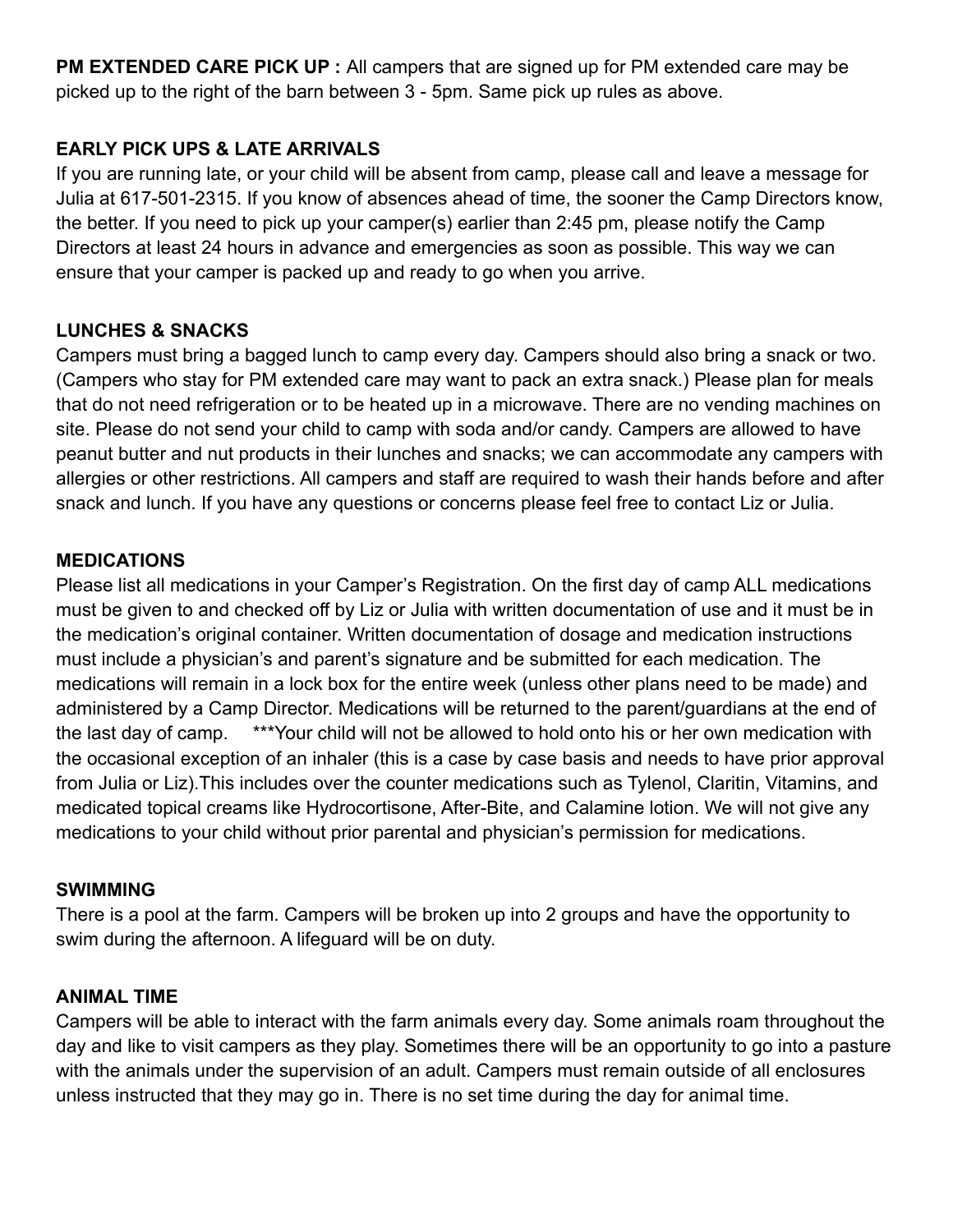## **GENERAL CAMP SCHEDULE:**

- 7:30 9:00am AM Extended care (Drop off starts at 7:30 am)
- 9:00am Camper drop off to the left of the barn.
- 9:30am Morning Meeting: Introductions, Ice-Breaker Activities, Starter Activities, and more.
- 9:40am Morning activity choices
- 10:30am Snack and Play Break
- 11:00am Second Activity Block: Explorations, Activities, Games or Crafts
- 12:00pm Lunch
- 12:30pm Swimming 1 or Activity with Director
- 1:30pm Swimming 2 or Activity with Director
- 2:30– Camp Clean Up and Closing Circle Begins at the barn until pick up.
- 2:45 3:00pm Pick Up to the right of the barn
- 3:00 5:00pm PM Extended Care

## **Camp Creative 2022 Policies & Procedures**

## **REGISTRATION, PAYMENT & PAPERWORK**

- **Pre-registration is required for all camp programs.** Parents must FULLY complete the Camper Registration Form at the time of booking online or request a digital/paper copy to be returned by June 21 at the latest.
- Payment is online this year. If you prefer to pay by check please contact [IYCmissLiz@gmail.com](mailto:IYCmissLiz@gmail.com) to arrange it. Late payment may result in losing your spot in the camp to someone on the wait-list.
- When filling out the **Camper Registration Form** please be as honest and detailed as possible about any medical details or behaviors we should know about so that we can make the camp experience a positive one for your child, staff, and other campers. All medical and other personal information is kept strictly confidential.
- A **Luina Greine Farm and Farm School Waiver Form and a IYC Waiver Form** must both be filled out and may be found on our website in the Forms section. **DUE** by the first day of camp.
- **HEALTH FORMS:** We require your child's immunization records, doctor's authorization, and proof of a physical within the last 2 years (Most doctors are familiar with this request and usually have a form they can easily produce for you! It is the same one that would go to your child's school or for sports.). **We must receive these health records by June 21st.** All medical and other personal information is kept strictly confidential.
- Please, please make sure your paperwork and payment is turned in on time or early so that we can plan and prepare for making camp as awesome as possible!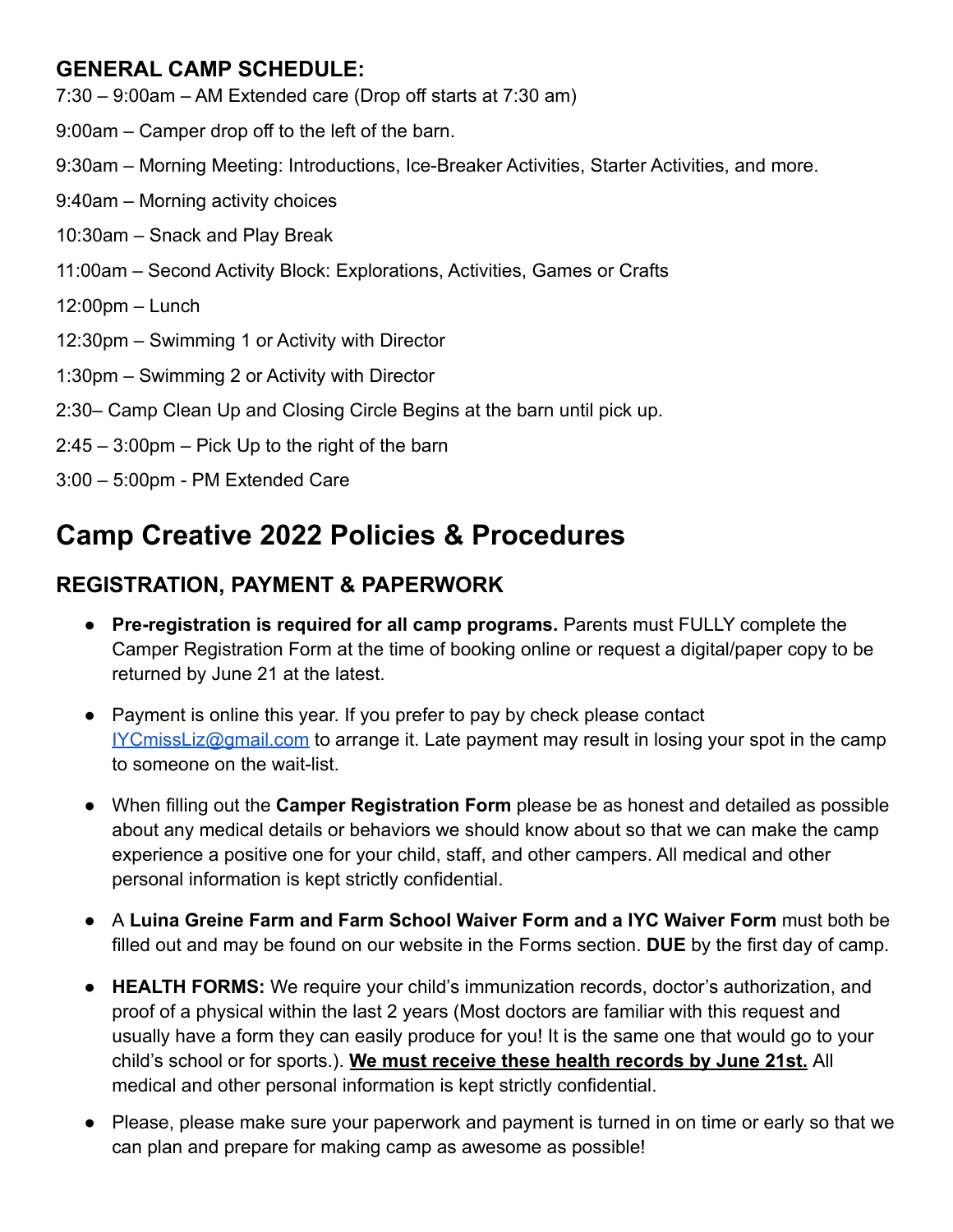#### **CANCELLATIONS**

If you must cancel your child's event registration, we ask that you give us as much notice as possible. Cancellations that occur more than 5 days prior to the start date of your registered event may be fully credited towards a future Inspiring Your Child, LLC event or you may choose to receive the money back by check minus a 25% administrative fee. If a cancellation is made less than 5 days prior to the start date of your registered event then there are no refunds or credits. No refunds will be made in the case of "no shows," late arrivals, early withdrawals, or dismissals due to misconduct (please see IYC Behavior Expectations). In the event that Inspiring Your Child, LLC must cancel the event for whatever reason (bad weather, low enrollment, etc.), participants who have already paid will be offered the option of a credit toward a future program or a full refund.

## **LATE PICK UP POLICY**

#### Campers need to be picked up between 2:45 and 3:00 pm:

If a parent or authorized pickup person does not arrive or call within 5 minutes past the designated pick up time, staff will begin to call the authorized pick up contacts for the camper.

#### **Late pick-up fee is \$5.00 per 5 minute increments.**

Example: Pick up time ends at 3:00 pm, if parent signs camper out at 3:05 pm, a \$5.00 late fee will apply. If a parent signs their camper out at 3:28 pm, a \$25.00 late fee will apply. Late fee payment is due immediately by cash or check.

## **Overall Camp Behavior Expectations:**

#### 1. Be safe

- a. Keep yourself safe
- b. Be safe with others
- c. Be safe with equipment and supplies

#### 2. Be respectful

- a. To all campers and staff
- b. To all public visitors
- c. Camp/farm property and camp supplies
- d. To the environment
- 3. Be yourself and Have Fun! :)

\*Our behavior expectations outline that we want our campers to be themselves and have fun but be safe too. We reserve the right to send home any camper whose behavior or actions puts themselves or others in harm's way. The duration of the dismissal is up to the judgment of the Camp Directors. Camp dismissals due to *misconduct will not be refunded.*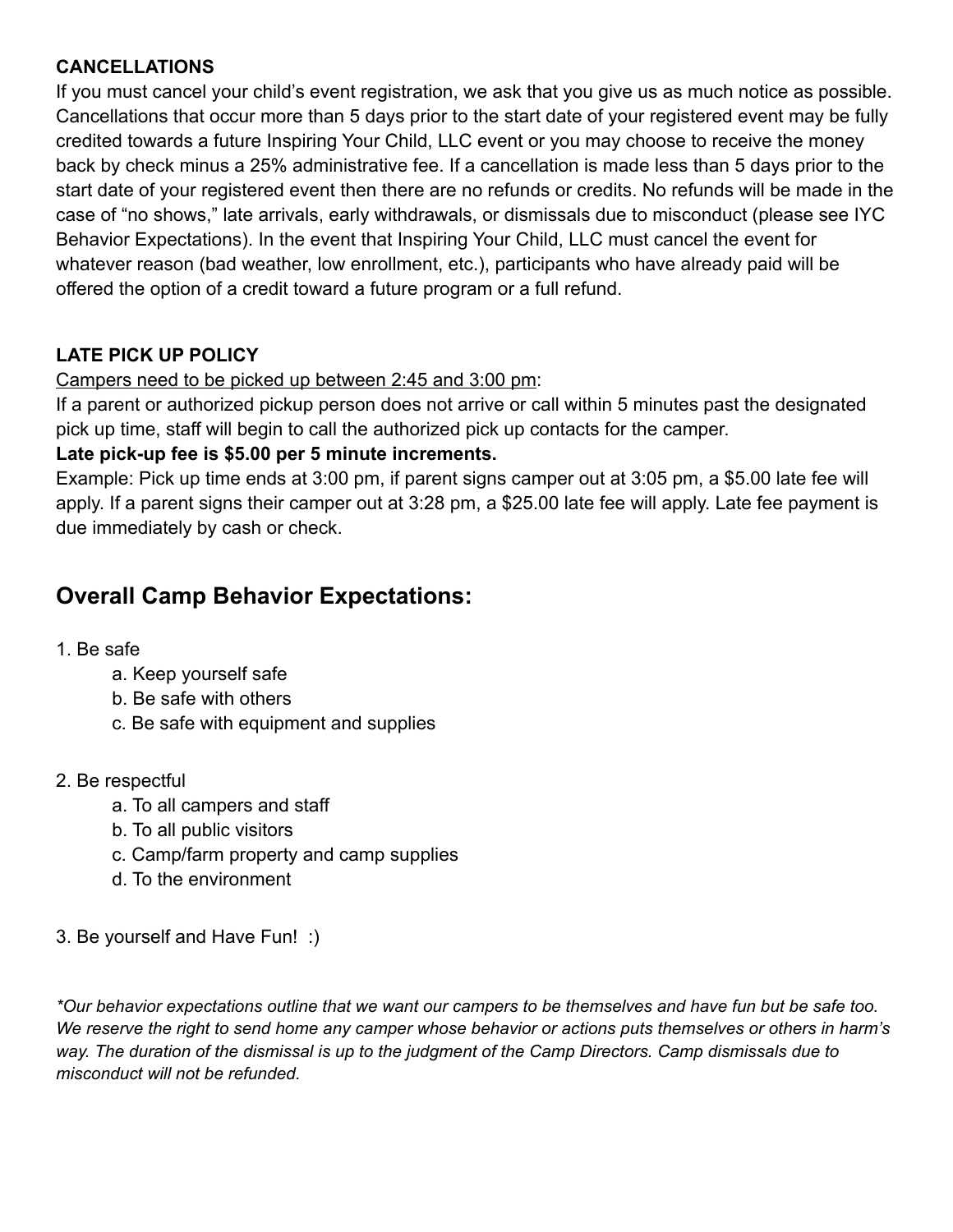## **2022 Guidelines Regarding COVID-19**

We all hope that by summer time this won't be as much of an issue as it is now, but the reality is that even if all goes as planned we will still be dealing with it in some way. Here is our plan to keep campers, their families, and our staff safe:

- We ask that all staff and/or campers stay home if they are feeling sick.
- Staff will clean and disinfect frequently touched objects and surfaces, such as door knobs, faucets, equipment and more.
- Camp will not go off-site for field trips.
- There will be designated areas for lunch and snack by group.
- Every staff member and camper must have their temperature taken when arriving at camp. Any temperatures over 100.0 degrees Fahrenheit will be sent home.
- Campers and Staff must be residents of Massachusetts.
- Visitors during the day (including parents) are not permitted.
- Campers and staff are reminded to cough or sneeze into a tissue or your elbow.
- All campers must bring their own filled water bottle labeled with their name on it.
- Campers and Staff will wash their hands or use hand sanitizer every time they switch activities.
- Staff will be required to use face coverings when interacting closely with others.
- Campers are asked to bring their own face coverings from home and will be asked to wear it in situations where 6 feet distancing cannot be met.
- Campers will place their belongings in a designated, marked area that is distanced appropriately by the phasing recommendations.
- Staff will continue to monitor Covid-19 regulations and guidelines for MA, nationally, and the property owners.

## What NOT to bring to Camp:

× Cellphones (Both Camp Directors will have a phone.)

- × Electronics (digital cameras are allowed with parental permission)
- × Money
- × Knives or weapons of any kind
- × Fidget spinners and toys
- × Anything you wouldn't want to get dirty or potentially harmed or lost